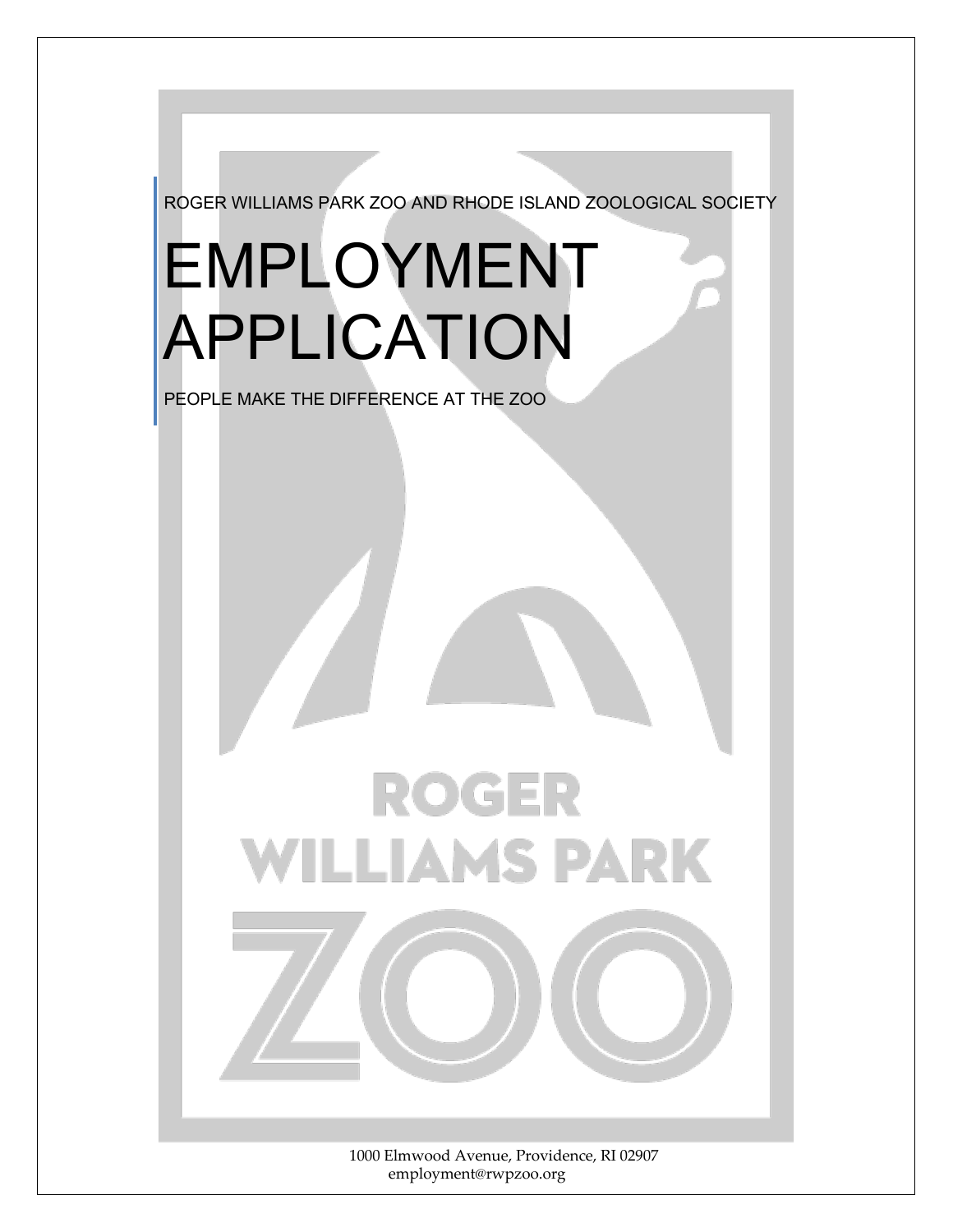| Roger Williams Park Zoo/ Rhode Island Zoological Society                                                                                                                                                                                                                                                                                                                                                                                                     |                       |                                   |                              |      |                      |                 |  |  |  |
|--------------------------------------------------------------------------------------------------------------------------------------------------------------------------------------------------------------------------------------------------------------------------------------------------------------------------------------------------------------------------------------------------------------------------------------------------------------|-----------------------|-----------------------------------|------------------------------|------|----------------------|-----------------|--|--|--|
| <b>EMPLOYMENT APPLICATION</b>                                                                                                                                                                                                                                                                                                                                                                                                                                |                       |                                   |                              |      |                      |                 |  |  |  |
|                                                                                                                                                                                                                                                                                                                                                                                                                                                              |                       |                                   |                              |      |                      |                 |  |  |  |
| Roger Williams Park Zoo/RI Zoological Society is subject to the Rhode Island Workers'<br>Compensation Act, R.I.G.L. § 28-29-1, et. seq to §28-38-1, et. seq."                                                                                                                                                                                                                                                                                                |                       |                                   |                              |      |                      |                 |  |  |  |
| Please Note: Conditions of employment are stated at the end of this form. Please read carefully before you sign this application. If<br>you require reasonable accommodations to the application and/or interview process, notify a representative of RIZS Human                                                                                                                                                                                             |                       |                                   |                              |      |                      |                 |  |  |  |
| Resource Department.<br>(Application must be completed in full even if attaching a resume.)                                                                                                                                                                                                                                                                                                                                                                  |                       |                                   |                              |      |                      |                 |  |  |  |
|                                                                                                                                                                                                                                                                                                                                                                                                                                                              |                       | <b>Applicant Information</b>      |                              |      |                      |                 |  |  |  |
| Applicants will receive consideration without discrimination based upon any legally protected class, including but not limited to race, age,<br>color, religion, sex, marital status, national origin, physical or mental disability, protected impairment, military status, veteran status,<br>pregnancy, sexual orientation, gender identity or ancestry, or other legally protected status except where a bona fide occupational<br>qualification exists. |                       |                                   |                              |      |                      |                 |  |  |  |
| Full Name:                                                                                                                                                                                                                                                                                                                                                                                                                                                   |                       |                                   |                              |      | Date:                |                 |  |  |  |
| Last                                                                                                                                                                                                                                                                                                                                                                                                                                                         |                       | First                             |                              |      | M.I.                 |                 |  |  |  |
| <b>Present Address:</b>                                                                                                                                                                                                                                                                                                                                                                                                                                      | <b>Street Address</b> | Apartment/Unit #                  |                              | City | <b>State</b>         | <b>ZIP Code</b> |  |  |  |
| Phone:                                                                                                                                                                                                                                                                                                                                                                                                                                                       |                       |                                   | E-mail Address:              |      |                      |                 |  |  |  |
| Date Available:                                                                                                                                                                                                                                                                                                                                                                                                                                              |                       |                                   |                              |      | Desired Salary:<br>S |                 |  |  |  |
| Position applying for:                                                                                                                                                                                                                                                                                                                                                                                                                                       |                       |                                   |                              |      |                      |                 |  |  |  |
| How were you referred to us?: $\Box$ Zoo Website $\Box$ Social Media $\Box$ Job/Volunteer Fair $\Box$ Community Organization                                                                                                                                                                                                                                                                                                                                 |                       |                                   |                              |      |                      |                 |  |  |  |
| $\Box$ Job Board<br>Employee Referral □ Other<br>$\Box$ School                                                                                                                                                                                                                                                                                                                                                                                               |                       |                                   |                              |      |                      |                 |  |  |  |
|                                                                                                                                                                                                                                                                                                                                                                                                                                                              |                       | <b>YES</b><br>NO.                 |                              |      |                      |                 |  |  |  |
| Are you authorized to work in the U.S?<br>Immigration status: As a condition of being considered for employment, all applicants must complete an Immigration and Naturalization                                                                                                                                                                                                                                                                              |                       |                                   |                              |      |                      |                 |  |  |  |
| Service Form, I-9 and provide the required proof of citizenship or authority to work in the U.S.                                                                                                                                                                                                                                                                                                                                                             |                       |                                   |                              |      |                      |                 |  |  |  |
| Have you ever worked for this organization?                                                                                                                                                                                                                                                                                                                                                                                                                  |                       | <b>YES</b><br>NO                  | If yes, when?                |      |                      |                 |  |  |  |
|                                                                                                                                                                                                                                                                                                                                                                                                                                                              |                       |                                   |                              |      |                      |                 |  |  |  |
| Have you ever applied to this organization<br>before?                                                                                                                                                                                                                                                                                                                                                                                                        |                       | YES<br>NO                         | If yes, when?                |      |                      |                 |  |  |  |
| Have you ever worked for the City of                                                                                                                                                                                                                                                                                                                                                                                                                         |                       | YES<br><b>NO</b>                  |                              |      |                      |                 |  |  |  |
| Providence?                                                                                                                                                                                                                                                                                                                                                                                                                                                  |                       |                                   | If yes, when?                |      |                      |                 |  |  |  |
| Are any of your relatives presently employed<br>with the Organization?                                                                                                                                                                                                                                                                                                                                                                                       |                       | <b>YES</b><br><b>NO</b><br>$\Box$ | If yes, name of<br>relative? |      |                      |                 |  |  |  |
|                                                                                                                                                                                                                                                                                                                                                                                                                                                              |                       |                                   |                              |      |                      |                 |  |  |  |
| If you are under the age of 18, can you supply a Certificate of Age or Special Limited Permit to Work form?<br>YES $\Box$ NO $\Box$                                                                                                                                                                                                                                                                                                                          |                       |                                   |                              |      |                      |                 |  |  |  |
| PLEASE CHECK SCHEDULE AVAILABILITY:                                                                                                                                                                                                                                                                                                                                                                                                                          |                       |                                   |                              |      |                      |                 |  |  |  |
| [] I am available and desire to work FULL-TIME and do not have restrictions on my hours and days.<br>[] I am available and desire to work FULL-TIME but have restrictions on the hours and days I can work.                                                                                                                                                                                                                                                  |                       |                                   |                              |      |                      |                 |  |  |  |
| [] I am available and only desire to work PART-TIME.                                                                                                                                                                                                                                                                                                                                                                                                         |                       |                                   |                              |      |                      |                 |  |  |  |
| [] I am available and only desire to work SEASONALLY.                                                                                                                                                                                                                                                                                                                                                                                                        |                       |                                   |                              |      |                      |                 |  |  |  |
| ATTENDANCE AND PUNCTUALITY INFORMATION:                                                                                                                                                                                                                                                                                                                                                                                                                      |                       |                                   |                              |      |                      |                 |  |  |  |
| A requirement of each job is punctuality and attendance unless otherwise agreed upon in writing Is there anything which would<br>interfere with your regular attendance and punctuality if you are offered a job with the organization?                                                                                                                                                                                                                      |                       |                                   |                              |      |                      |                 |  |  |  |
| [] YES [] NO If Yes, please explain:                                                                                                                                                                                                                                                                                                                                                                                                                         |                       |                                   |                              |      |                      |                 |  |  |  |
|                                                                                                                                                                                                                                                                                                                                                                                                                                                              |                       |                                   |                              |      |                      |                 |  |  |  |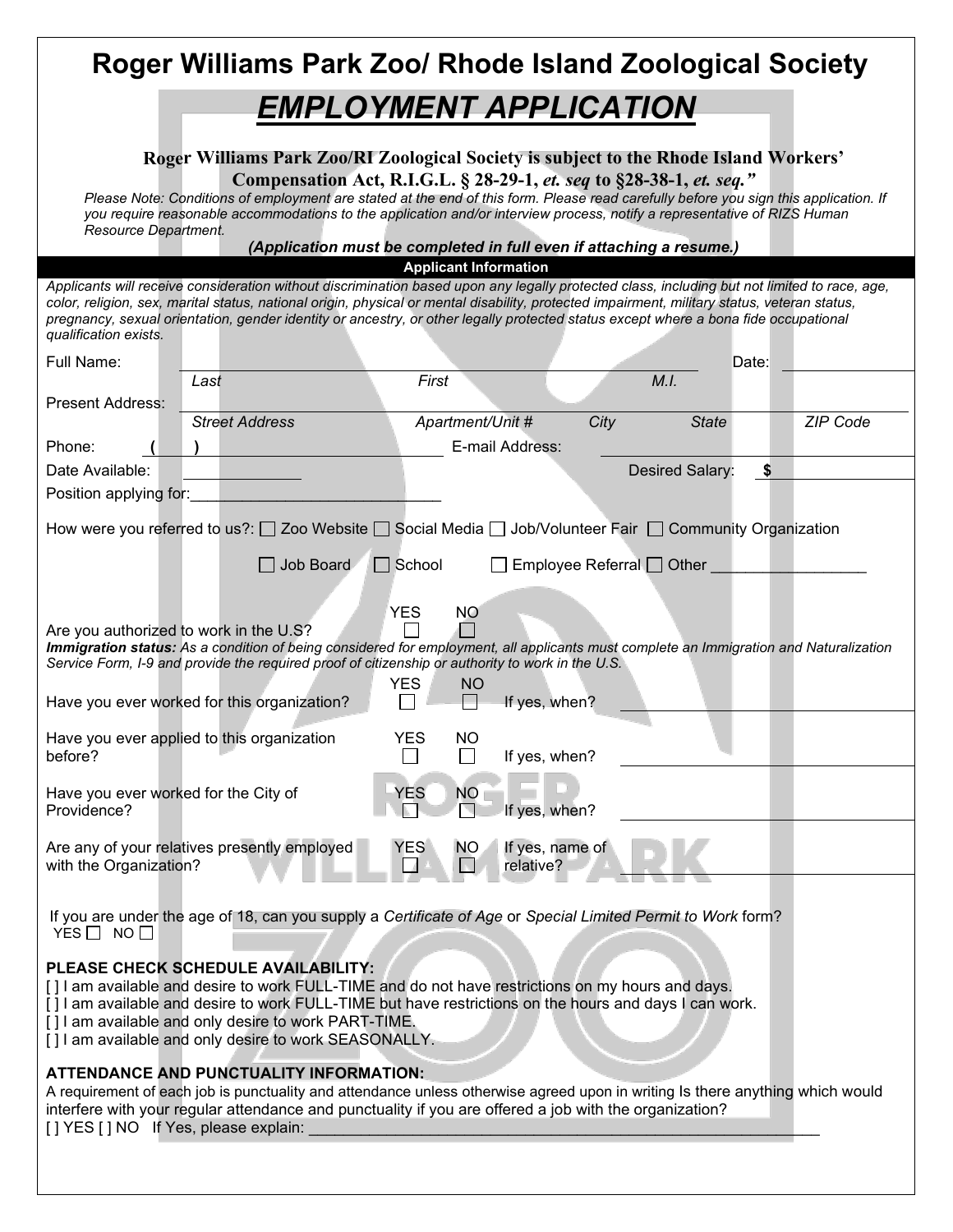| Job Title<br>Address<br>Summarize the nature of work performed and job responsibilities<br>Reason for leaving<br>Telephone(<br>Employer<br>To<br>Address<br>Summarize the nature of work performed and job responsibilities<br>Reason for Leaving<br>To<br>Telephone()<br>Employer<br>Address<br>Summarize the nature of work performed and job responsibilities<br>Reason for leaving |  |  |  |  |  |  |
|----------------------------------------------------------------------------------------------------------------------------------------------------------------------------------------------------------------------------------------------------------------------------------------------------------------------------------------------------------------------------------------|--|--|--|--|--|--|
| Immediate supervisor and title                                                                                                                                                                                                                                                                                                                                                         |  |  |  |  |  |  |
|                                                                                                                                                                                                                                                                                                                                                                                        |  |  |  |  |  |  |
| Hourly Rate/Salary<br>(By providing the above information, you are authorizing RWPZ/RIZS to contact your former employers regarding your suitability for employment.)                                                                                                                                                                                                                  |  |  |  |  |  |  |
| From                                                                                                                                                                                                                                                                                                                                                                                   |  |  |  |  |  |  |
| Job Title<br>Immediate supervisor and title                                                                                                                                                                                                                                                                                                                                            |  |  |  |  |  |  |
|                                                                                                                                                                                                                                                                                                                                                                                        |  |  |  |  |  |  |
|                                                                                                                                                                                                                                                                                                                                                                                        |  |  |  |  |  |  |
| Hourly Rate/Salary<br>From<br>Job Title<br>Immediate supervisor and title                                                                                                                                                                                                                                                                                                              |  |  |  |  |  |  |
|                                                                                                                                                                                                                                                                                                                                                                                        |  |  |  |  |  |  |
|                                                                                                                                                                                                                                                                                                                                                                                        |  |  |  |  |  |  |
|                                                                                                                                                                                                                                                                                                                                                                                        |  |  |  |  |  |  |
|                                                                                                                                                                                                                                                                                                                                                                                        |  |  |  |  |  |  |
| Hourly Rate/Salary                                                                                                                                                                                                                                                                                                                                                                     |  |  |  |  |  |  |
|                                                                                                                                                                                                                                                                                                                                                                                        |  |  |  |  |  |  |
| <b>Education</b>                                                                                                                                                                                                                                                                                                                                                                       |  |  |  |  |  |  |
| <b>Name and location</b><br><b>Subjects studied/Major</b><br><b>EDUCATION</b><br>No. of yrs.<br><b>Degree Received</b><br>of school<br><b>Attended</b>                                                                                                                                                                                                                                 |  |  |  |  |  |  |
| <b>High School</b>                                                                                                                                                                                                                                                                                                                                                                     |  |  |  |  |  |  |
| <b>College or University</b>                                                                                                                                                                                                                                                                                                                                                           |  |  |  |  |  |  |
| <b>Graduate School</b>                                                                                                                                                                                                                                                                                                                                                                 |  |  |  |  |  |  |
| Trade, Business or                                                                                                                                                                                                                                                                                                                                                                     |  |  |  |  |  |  |